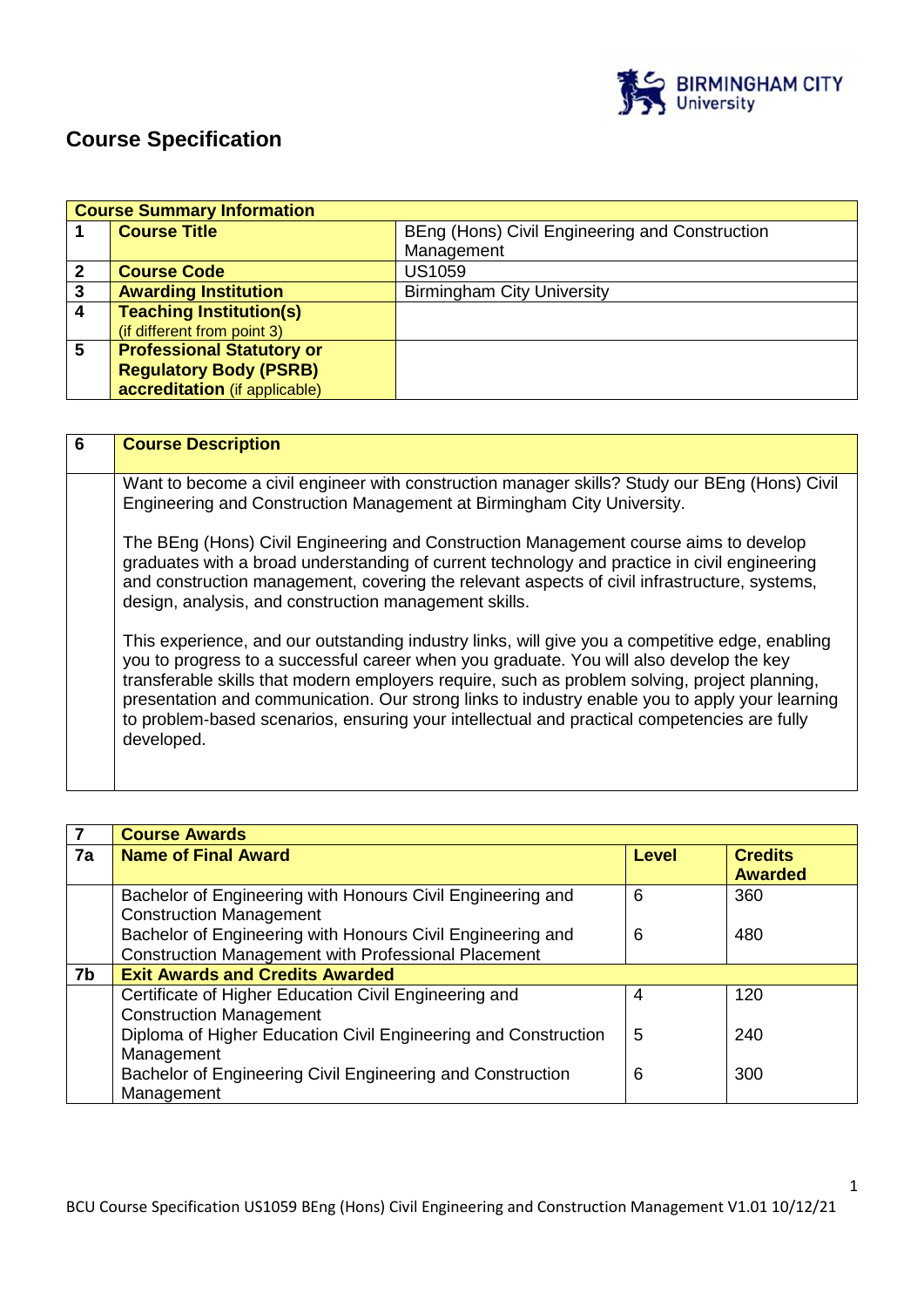

| -9 | <b>Delivery Patterns</b>                          |                             |                          |               |
|----|---------------------------------------------------|-----------------------------|--------------------------|---------------|
|    | <b>Mode(s) of Study</b>                           | <b>Location(s) of Study</b> | <b>Duration of Study</b> | Code(s)       |
|    | BEng (Hons) Full Time                             | <b>City Centre</b>          | 3 years                  | <b>US1059</b> |
|    | BEng (Hons) with<br><b>Professional Placement</b> | <b>City Centre</b>          | 4 years                  | <b>US1060</b> |

| 10 | <b>Entry Requirements</b> |                                                                                                                                                                                                                                                                                                                        |
|----|---------------------------|------------------------------------------------------------------------------------------------------------------------------------------------------------------------------------------------------------------------------------------------------------------------------------------------------------------------|
|    | Home/EU:                  | The admissions requirement are similar to the BEng (Hons) Civil<br>Engineering and Construction degree.                                                                                                                                                                                                                |
|    |                           | 112 UCAS tariff points from A Level with a minimum of 2 A<br>Levels.                                                                                                                                                                                                                                                   |
|    |                           | In addition you must attain at least a grade C in A Level<br>Mathematics or equivalent.                                                                                                                                                                                                                                |
|    |                           | At the point of application, you must have GCSE at Grade 4 (C) or<br>above in English Language and Mathematics. Equivalent<br>qualifications will be accepted. Plus, you must have achieved or<br>be completing one of the following:                                                                                  |
|    |                           | <b>GCE A Level/ AS Level: BBC at A Level or 112 UCAS tariff</b><br>points from A Level with a minimum of 2 A Levels and including A<br>Level Maths at grade C or above.                                                                                                                                                |
|    |                           | Access to Higher Education Diploma: In Engineering - Pass<br>overall with 60 credits, 45 at Level 3 and 15 at Level 2, including<br>with a minimum of 12 credits at Merit or Distinction with 9 credits<br>of these credits from Mathematics units and 3 credits in Science<br>units.                                  |
|    |                           | BTEC Extended Diploma in a relevant subject/ Pearson BTEC<br>Level 3 National Extended Diploma: DMM - 112 UCAS points.<br>A Distinction in Mathematics for Technicians unit or a Merit in<br>Further Mathematics for Technicians unit, or a Merit in Further<br>Mathematics in Construction and the Built Environment. |
|    | International:            | <b>IELTS</b>                                                                                                                                                                                                                                                                                                           |
|    |                           | 6.0 overall with 5.5 minimum in all bands                                                                                                                                                                                                                                                                              |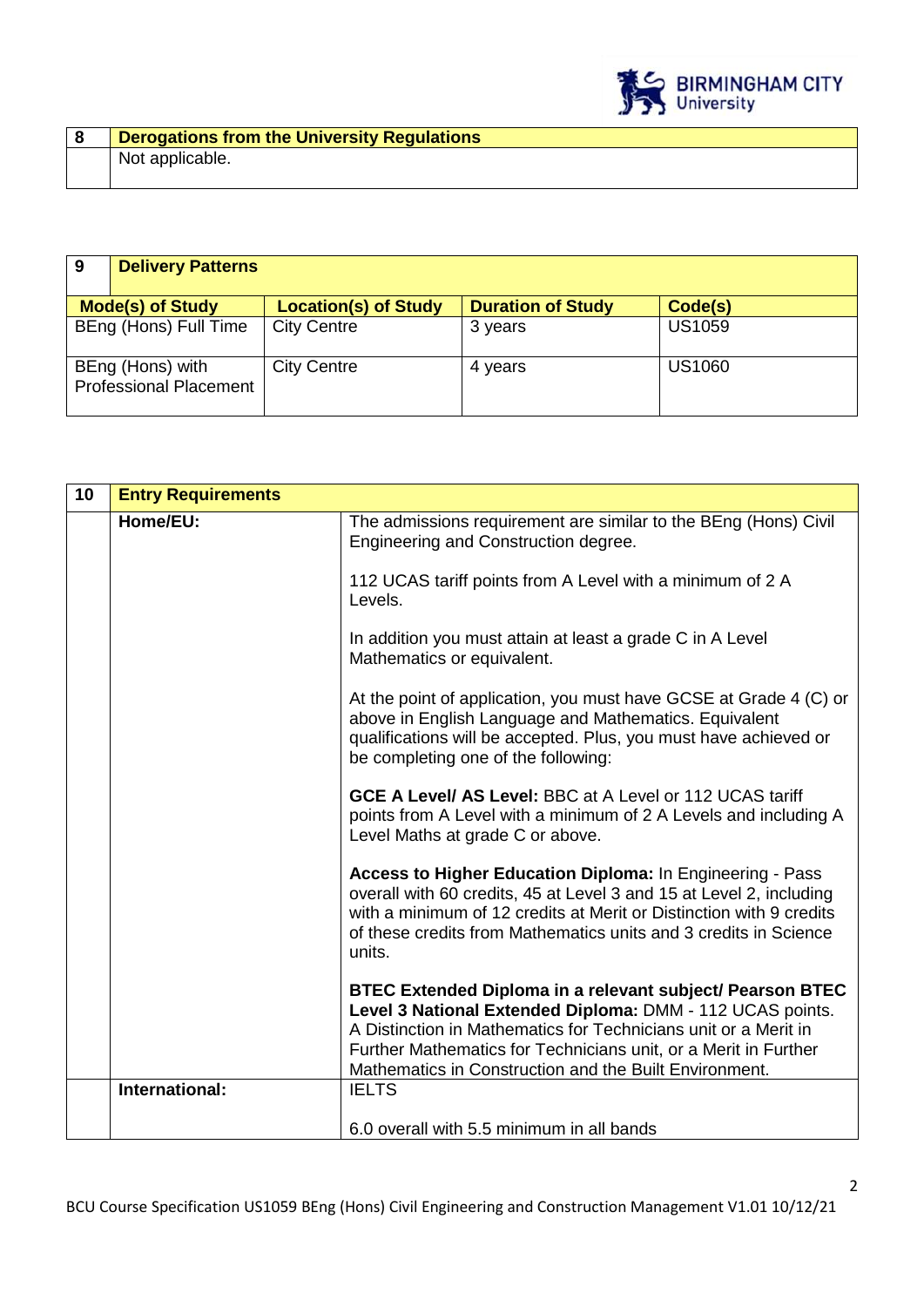| <b>BIRMINGHAM CITY</b><br>University                                                                                                                                                                                                       |
|--------------------------------------------------------------------------------------------------------------------------------------------------------------------------------------------------------------------------------------------|
| If you do not meet the required IELTS score, you may be eligible<br>for one of our pre-sessional English courses. Please note that you<br>must have a Secure English Language Test (SELT) to study on<br>the pre-sessional English course. |
| International Baccalaureate Diploma (or equivalent, including<br>internationally accredited Foundation courses).                                                                                                                           |
| Overall 30 points with at least 15 points Higher level from 3<br>subjects.                                                                                                                                                                 |
| Students must have grade 5 in Maths (Higher Level) Students<br>must have one subject from Group 4 (excluding Biology) at the<br>Higher Level and English Group A - Grade 4 or above or English<br>Group B and Ab Initio - Grade 5.         |
| For country specific requirement please visit:<br>https://www.bcu.ac.uk/international/bcu-in-your-country                                                                                                                                  |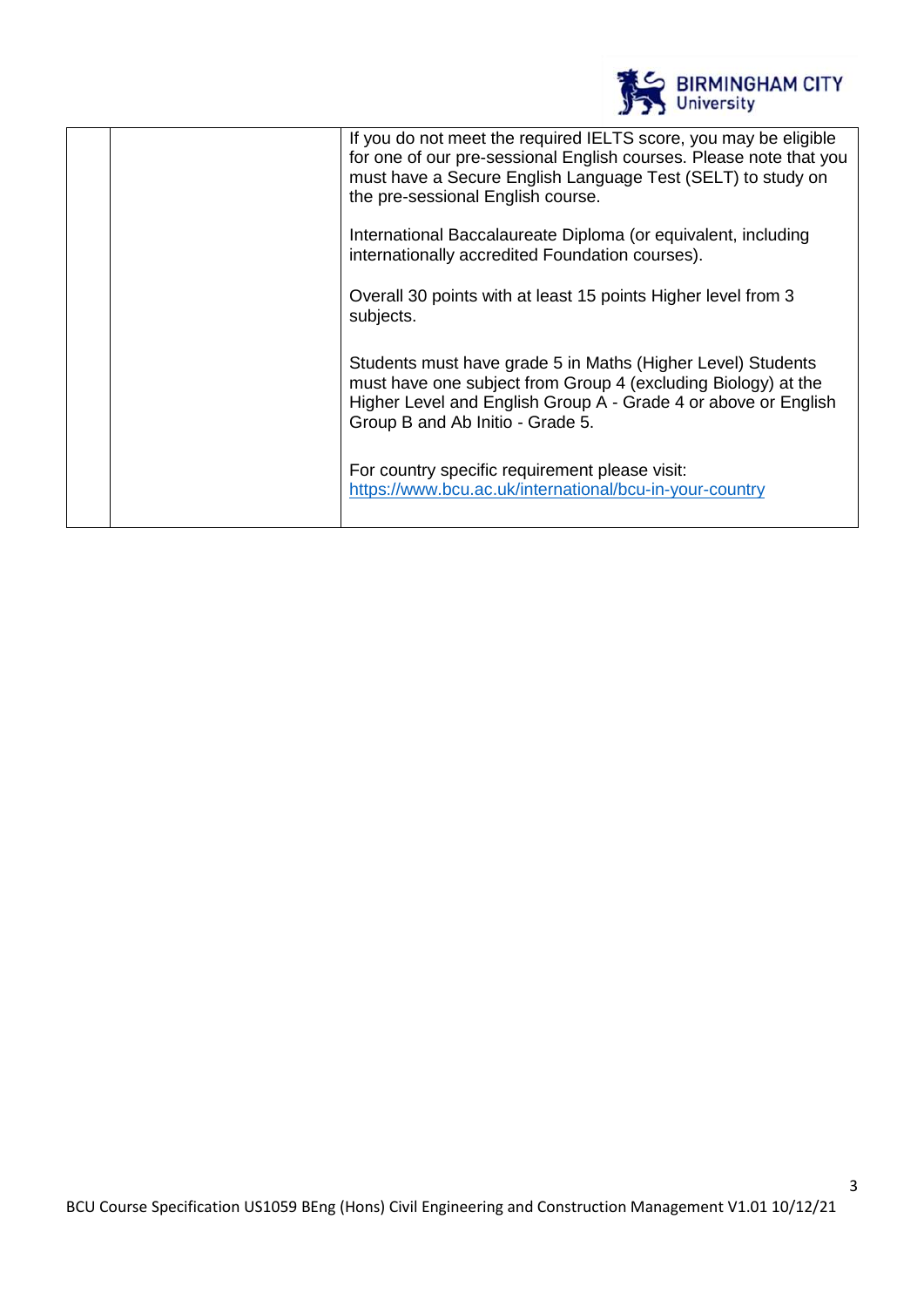

4

| 11                      | <b>Course Learning Outcomes</b>                                                                    |
|-------------------------|----------------------------------------------------------------------------------------------------|
|                         | <b>Knowledge and Understanding</b>                                                                 |
| $\mathbf{1}$            | Demonstrate a sound knowledge and understanding of the impact of civil engineering solutions       |
|                         | in a global, economic, environmental, and societal context.                                        |
| $\overline{2}$          | Apply analytical, numerical, and computational techniques used to model, simulate, design, and     |
|                         | develop solutions to civil engineering problems.                                                   |
| $\mathbf{3}$            | Demonstrate the ability to design and conduct experiments, as well as to analyze and interpret     |
|                         | data that are related to environmental, structural and transportation problems.                    |
| $\overline{\mathbf{4}}$ | Argue rationally and draw independent conclusions based on rigorous, analytical, and critical      |
|                         | approaches.                                                                                        |
|                         | <b>Cognitive &amp; Intellectual Skills</b>                                                         |
| $\overline{\mathbf{5}}$ | Apply technical economic and legal theories, concepts and principles.                              |
| 6                       | Design and propose solutions to civil engineering problems critically appraising the output of     |
|                         | analytical and/or numerical modelling.                                                             |
| $\overline{7}$          | To review and analyse procurement issues and seek to meet the needs of the project in terms of     |
|                         | time, cost and quality.                                                                            |
|                         | <b>Practical, Professional and Key Transferrable skills</b>                                        |
| 8                       | Apply industry Codes of Practice, including national and international standards, as well as the   |
|                         | relevant Health and Safety regulations.                                                            |
| 9                       | Exhibit an awareness of the key aspects of the process of construction project management,         |
|                         | including customer and stakeholder care, the management of integrated teams and processes, a       |
|                         | quality driven agenda and a commitment to people and the environment in a sustainable              |
|                         | manner.                                                                                            |
| 10                      | Participate effectively in group working activities, being able to undertake most of the technical |
|                         | functions within the group and managing the delivery of a plan under changing circumstances in     |
|                         | a timely fashion.                                                                                  |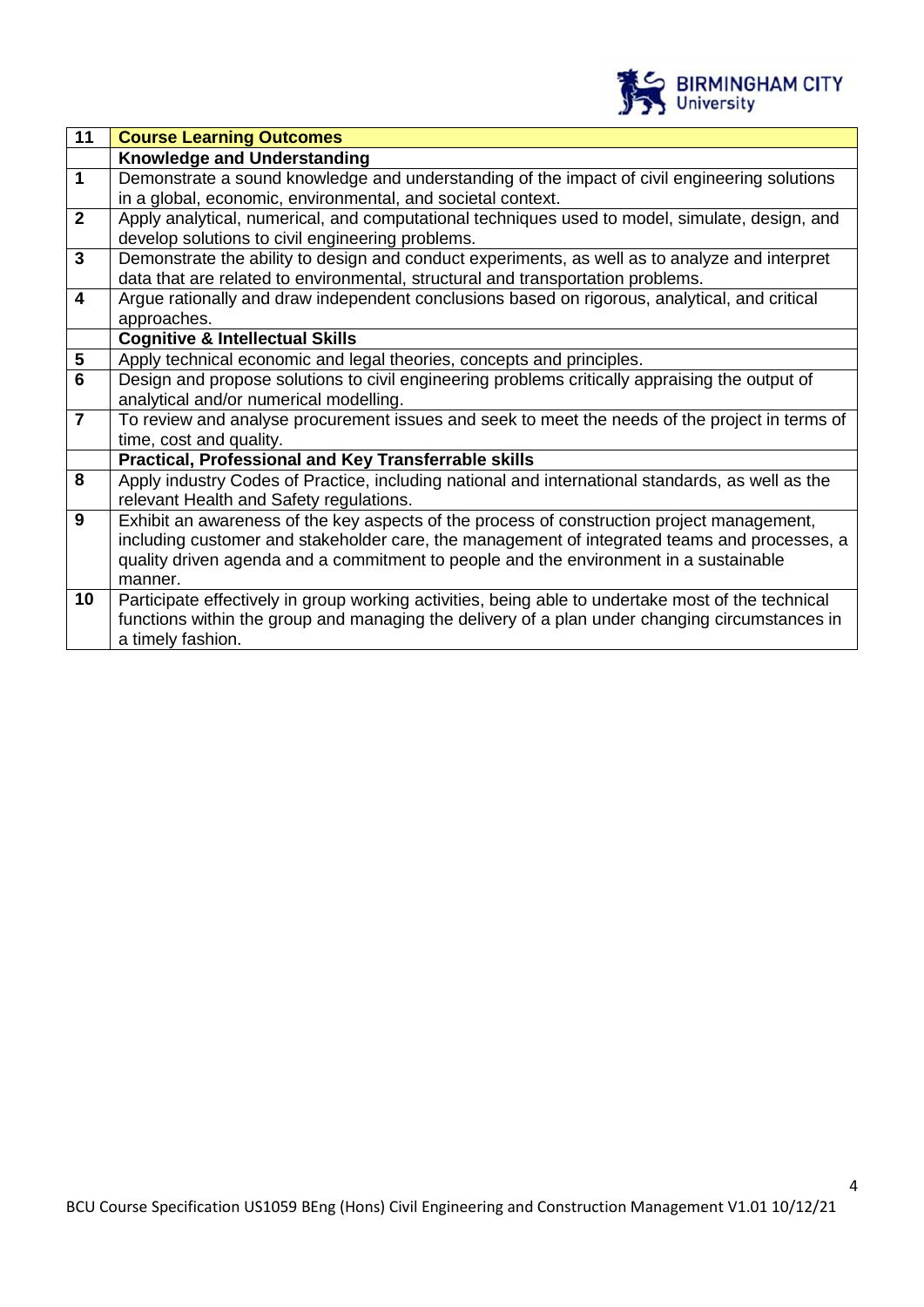

## **12 Course Requirements**

#### **12a Level 4:**

*In order to complete this course a student must successfully complete all the following CORE modules (totalling 120 credits):*

| <b>Module Code</b> | <b>Module Name</b>                      | <b>Credit Value</b> |
|--------------------|-----------------------------------------|---------------------|
| <b>ENG4091</b>     | <b>Engineering Principles 1</b>         | <b>20</b>           |
| <b>ENG4094</b>     | <b>Engineering Principles 2</b>         | <b>20</b>           |
| <b>ENG4124</b>     | <b>Mathematical Modelling 1</b>         | 20                  |
| <b>ENG4125</b>     | <b>Mathematical Modelling 2</b>         | 20                  |
| <b>BNV4106</b>     | Introduction to the Built Environment   | 20                  |
| <b>BNV4104</b>     | Integrated Digital Design - Residential | 20                  |

**Level 5:**

*In order to complete this course a student must successfully complete all the following CORE modules (totalling 120 credits):*

| <b>Module Code</b> | <b>Module Name</b>                                      | <b>Credit Value</b> |
|--------------------|---------------------------------------------------------|---------------------|
| <b>BNV5124</b>     | <b>Structures 1</b>                                     | 20                  |
| <b>BNV5123</b>     | <b>Soil Mechanics</b>                                   | 20                  |
| <b>BNV5132</b>     | <b>Civil Engineering Materials</b>                      | 20                  |
| <b>BNV5120</b>     | <b>Integrated Digital Design for Complex Structures</b> | 20                  |
| <b>BNV5121</b>     | <b>Civil Engineering Applications</b>                   | 20                  |
| <b>BNV5137</b>     | <b>Built Environment Commercial Technology and</b>      | 20                  |
|                    | Management                                              |                     |

**Level 6:**

*In order to complete this course a student must successfully complete all the following CORE modules (totalling 120 credits):*

| <b>Module Code</b> | <b>Module Name</b>                          | <b>Credit Value</b> |
|--------------------|---------------------------------------------|---------------------|
| <b>BNV6134</b>     | <b>Advanced Analysis and Design Methods</b> | 20                  |
| <b>BNV6135</b>     | <b>Structures 2</b>                         | 20                  |
| <b>BNV6200</b>     | <b>Individual Honours Project</b>           | 40                  |
| <b>BNV6120</b>     | <b>Project Management</b>                   | 20                  |
| <b>BNV6125</b>     | <b>Professionalism and Citizenship</b>      | 20                  |
|                    |                                             |                     |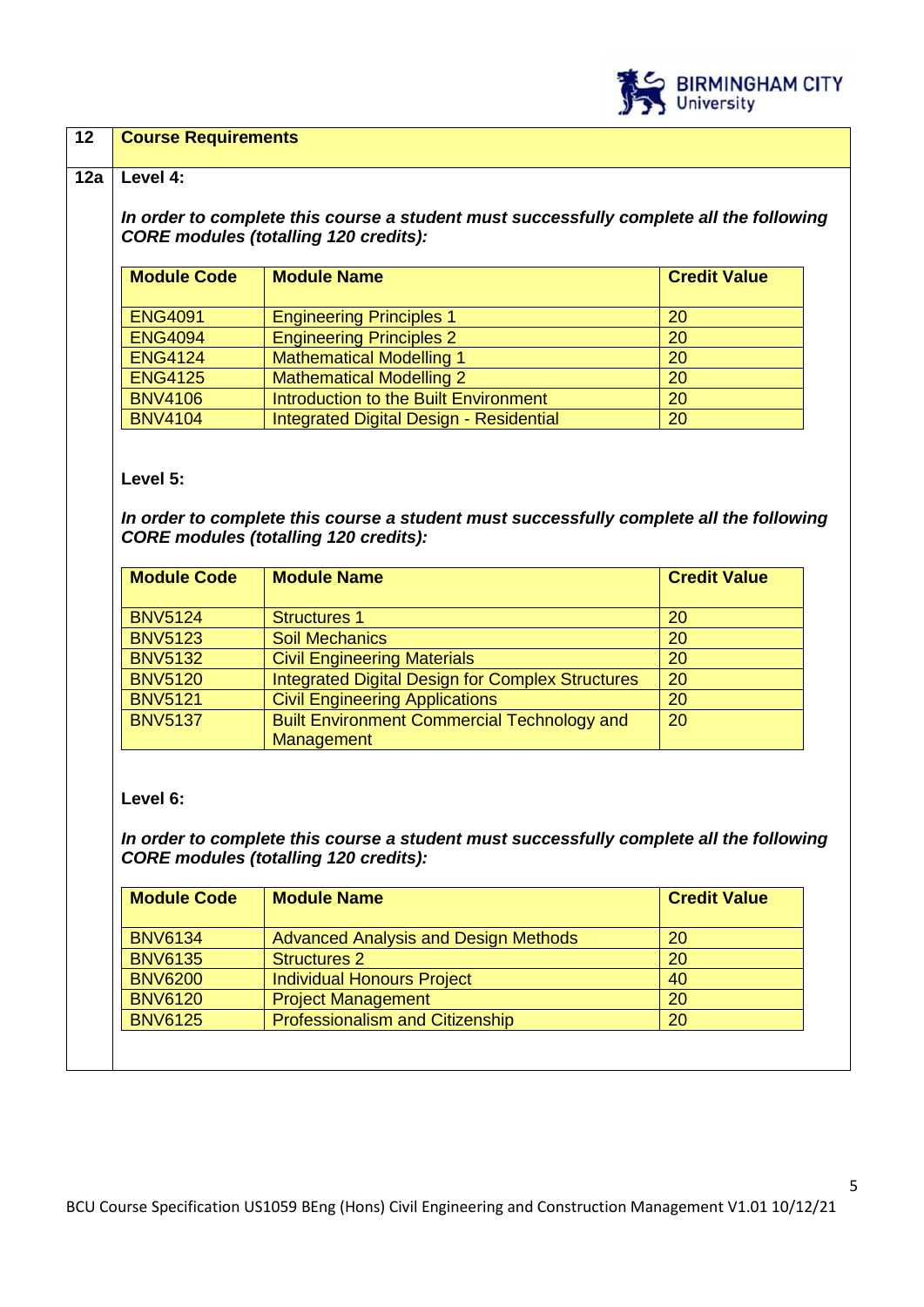

# **12b Structure Diagram**

# **Level 4**

| <b>SEMESTER ONE</b>                            | <b>SEMESTER TWO</b>                                  |
|------------------------------------------------|------------------------------------------------------|
| Engineering Principles 1 (20 credits)          | Engineering Principles 2 (20 credits)                |
| Mathematical Modelling 1 (20 credits)          | Mathematical Modelling 2 (20 credits)                |
| Introduction to Built Environment (20 credits) | Integrated Digital Design - Residential (20 credits) |

# **Level 5**

| <b>SEMESTER ONE</b>                         | <b>SEMESTER TWO</b>                                              |  |
|---------------------------------------------|------------------------------------------------------------------|--|
| Structures 1 (20 credits)                   | Civil Engineering Materials (20 credits)                         |  |
| Soil Mechanics (20 credits)                 | Integrated Digital Design for Complex Structures<br>(20 credits) |  |
| Built Environment Commercial Technology and |                                                                  |  |
| Management (20 credits)                     | Civil Engineering Applications (20 credits)                      |  |

## **Level 6**

| <b>SEMESTER ONE</b>                                          | <b>SEMESTER TWO</b>                                                                                  |
|--------------------------------------------------------------|------------------------------------------------------------------------------------------------------|
| Structures 2 (20 credits)<br>Project Management (20 credits) | Advanced Analysis and Design Methods (20<br>credits)<br>Professionalism and Citizenship (20 credits) |
| Individual Honours Project (40 credits)                      |                                                                                                      |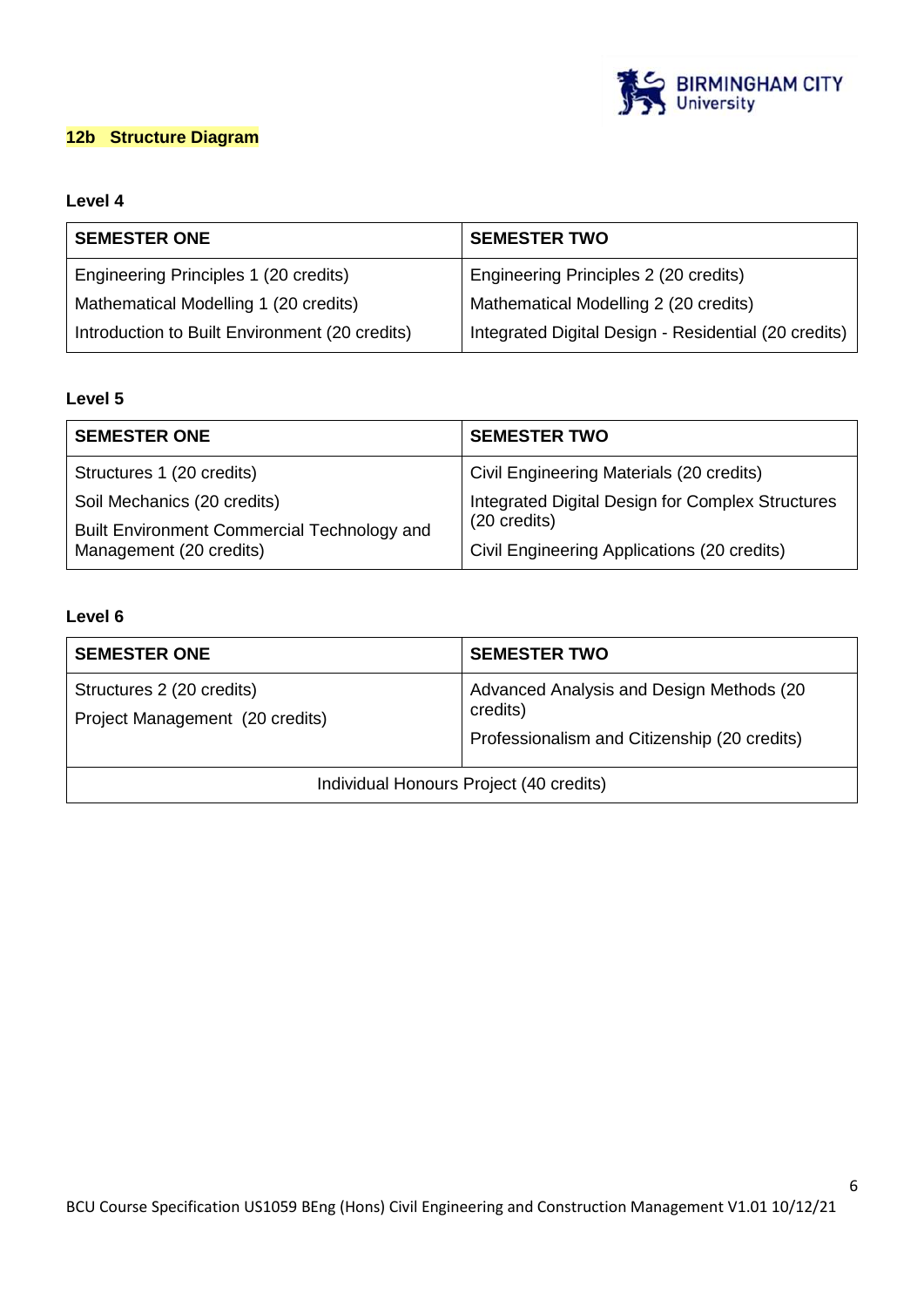

#### **13 Overall Student Workload and Balance of Assessment**

Overall student *workload* consists of class contact hours, independent learning and assessment activity, with each credit taken equating to a total study time of around 10 hours. While actual contact hours may depend on the optional modules selected, the following information gives an indication of how much time students will need to allocate to different activities at each level of the course.

- *Scheduled Learning* includes lectures, practical classes and workshops, contact time specified in timetable
- *Directed Learning* includes placements, work-based learning, external visits, on-line activity, Graduate+, peer learning
- *Private Study* includes preparation for exams

The *balance of assessment* by mode of assessment (e.g. coursework, exam and in-person) depends to some extent on the optional modules chosen by students. The approximate percentage of the course assessed by coursework, exam and in-person is shown below.

## **Level 4**

## **Workload**

## **36% time spent in timetabled teaching and learning activity**

| <b>Activity</b>          | <b>Number of Hours</b> |
|--------------------------|------------------------|
| Scheduled Learning       | 432                    |
| <b>Directed Learning</b> |                        |
| <b>Private Study</b>     | 768                    |
| <b>Total Hours</b>       | 1200                   |

#### **Balance of Assessment**

| <b>Assessment Mode</b> | Percentage |
|------------------------|------------|
| Coursework             | 30%        |
| Exam                   | 47%        |
| In-Person              | 23%        |

#### **Level 5**

#### **Workload**

#### **24% time spent in timetabled teaching and learning activity**

| <b>Activity</b>      | <b>Number of Hours</b> |
|----------------------|------------------------|
| Scheduled Learning   | 288                    |
| Directed Learning    | 214                    |
| <b>Private Study</b> | 698                    |
| <b>Total Hours</b>   | 1200                   |

## **Balance of Assessment**

| <b>Assessment Mode</b> | Percentage |
|------------------------|------------|
| Coursework             | 52%        |
| Exam                   | 45%        |
| In-Person              | 3%         |